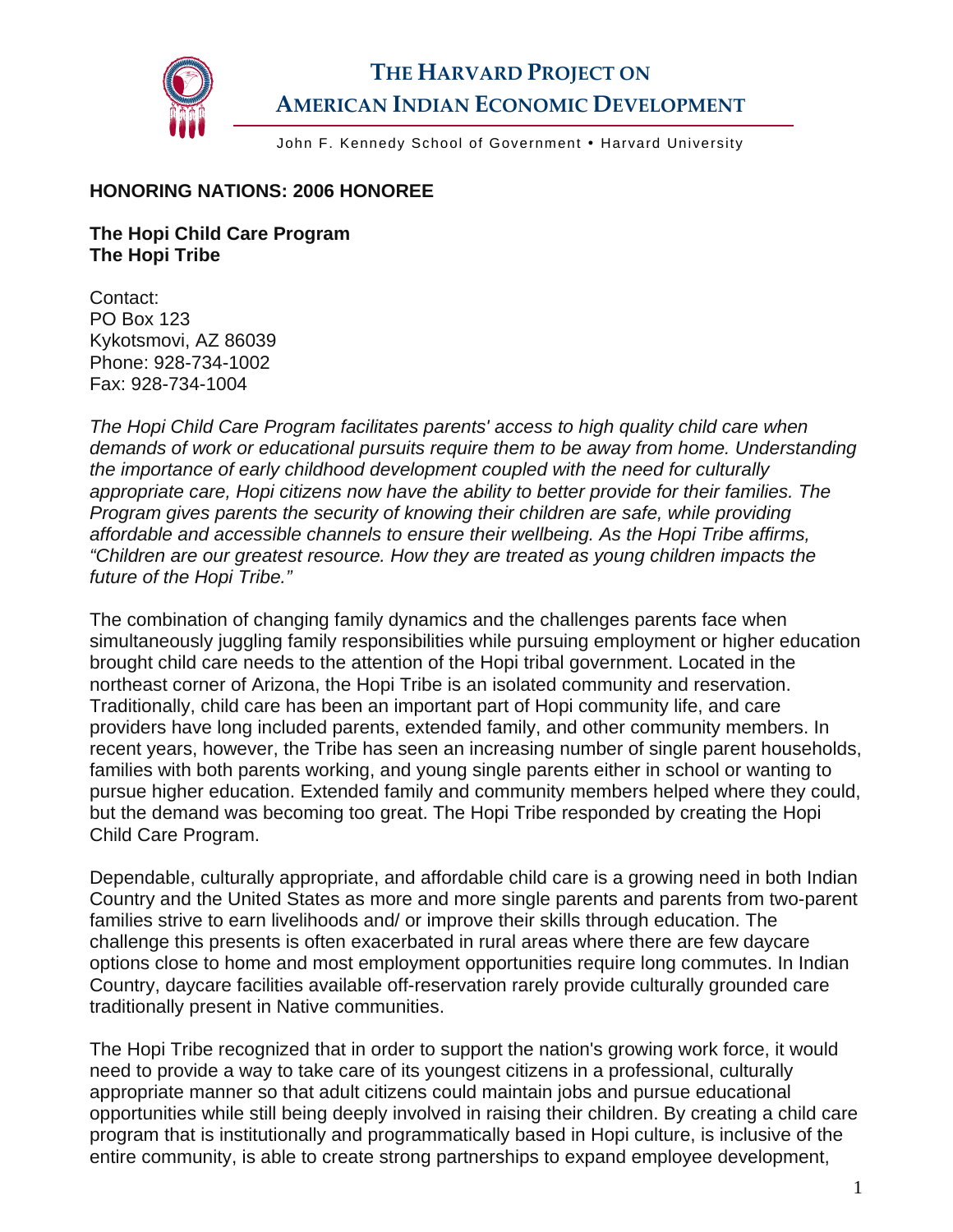and exceeds federal and state regulatory standards, the Tribe has been able to provide a critical service to the Hopi workforce, Hopi parents, and Hopi children.

In 1993, the Tribe created the Hopi Child Care Program (HCCP) to bring professional, safe, affordable, and culturally appropriate child care to the reservation. In setting HCCP into motion, the Tribe provided the HCCP administrator with the flexibility to create a specialized and targeted program. Primary services are focused on working families, parents attending school, and participants in the Temporary Assistance to Needy Families (TANF) program. In its first year, the Program offered in-home care for 114 children from birth to age five. Many of the in-home providers are extended family or clan members, continuing and strengthening the Hopi practice of raising children in a close knit social environment. The success of the program soon stimulated further demand and, in 2001, facilities were secured near the tribal government offices to build a day care center to augment the in-home services of HCCP. As the program matured, more children were returning year after year and HCCP sought to introduce Hopi culture into daily lessons. Now, children are taught to identify indigenous plants on nature walks, as well as the uses of the plants. Children in the program often pick Hopi tea and bring it back for staff and their families. Children now also conduct their lessons in both English and Hopi. In addition, the HCCP curriculum teaches children about key elements of Hopi life and society, and HCCP participants learn about the clans, traditional clothing, feast days, music, and other skills appropriate for their age and development level. The emphasis on Hopi language and culture is helping to develop not only a new generation of fluent Hopi speakers and community members, but also serves to reconnect less proficient parents and family members with the Hopi language. Parents report that their children teach them Hopi vocabulary around the house, and that the practice of nightly reading in Hopi and in English is helping the parents learn more of the language.

Parental involvement is important in child care services since Hopi culture is traditionally taught at home. The Program recently created a Parent Support Team to facilitate communications between parents and the program. Participating parents are required to sign contracts and adhere to certain responsibilities. Likewise, the Program commits to providing high quality care. If performance expectations are not met, the Parent Support Team is called upon to give guidance and solutions. This model provides a formal system for parent and family interaction with the Program, allowing for exchanges of guidance and feedback.

Another important aspect of the Program is the rigorous qualifications that must be met and maintained by in-home providers and staff. The program currently has 56 in-home care providers and requires training or certification in first aid, CPR, nutrition, food handling, child development, health and safety, communicable diseases, and recognizing negligence and abuse. Caregiver homes are provided with smoke and carbon monoxide detectors, first aid kits, fire extinguishers, curriculum, and toys.

HCCP continuously invests in training to increase and enhance the professional knowledge of its management team and teaching staff. In partnership with the Early Childhood Development division of a local community college, HCCP provides the staff with ongoing professional development courses tailored to meet programmatic needs. The Program also encourages and supports employees in obtaining certification and enrolling in 2- and 4-year degree programs in education. One family home provider has gone on to obtain the only nationally certified Family Child Care Child Development Associate credential within the local county.

In every regard, HCCP meets or exceeds federal and state standards. For example, to be eligible for federal block grants, parents are entitled to unlimited access to their children and